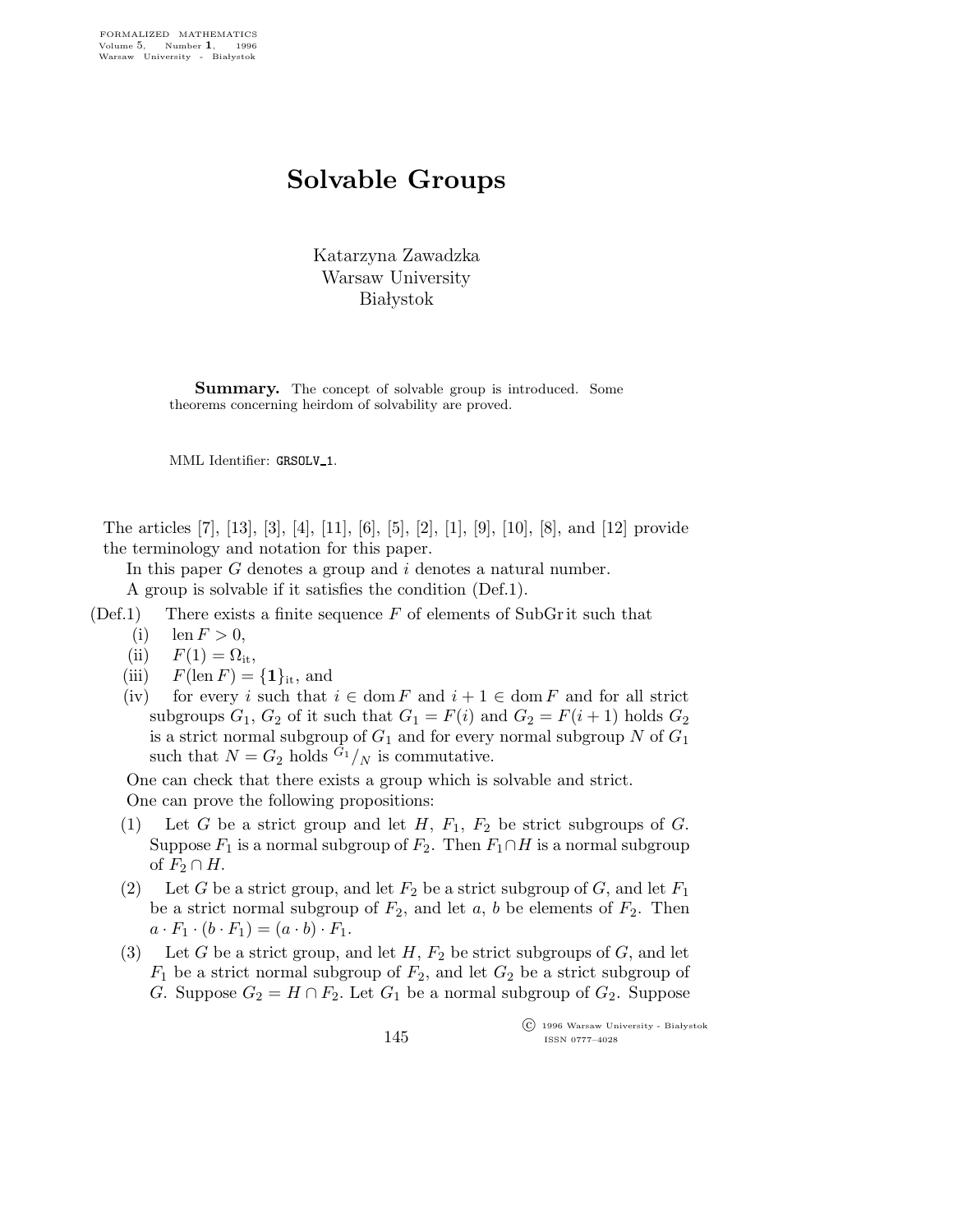$G_1 = H \cap F_1$ . Then there exists a subgroup  $G_3$  of  $F_2/F_1$  such that  $G_2/F_1$ and  $G_3$  are isomorphic.

- (4) Let G be a strict group, and let H,  $F_2$  be strict subgroups of G, and let  $F_1$  be a strict normal subgroup of  $F_2$ , and let  $G_2$  be a strict subgroup of G. Suppose  $G_2 = F_2 \cap H$ . Let  $G_1$  be a normal subgroup of  $G_2$ . Suppose  $G_1 = F_1 \cap H$ . Then there exists a subgroup  $G_3$  of  $\overline{F_2}/F_1$  such that  $\overline{G_2}/F_1$ and  $G_3$  are isomorphic.
- (5) For every solvable strict group  $G$  holds every strict subgroup of  $G$  is solvable.
- (6) Let G be a strict group. Given a finite sequence  $F$  of elements of  $\text{SubGr }G$  such that
	- (i)  $\text{len } F > 0$ ,
- (ii)  $F(1) = \Omega_G$ ,
- (iii)  $F(\operatorname{len} F) = \{1\}_G$ , and
- (iv) for every i such that  $i \in \text{dom } F$  and  $i + 1 \in \text{dom } F$  and for all strict subgroups  $G_1$ ,  $G_2$  of G such that  $G_1 = F(i)$  and  $G_2 = F(i+1)$  holds  $G_2$ is a strict normal subgroup of  $G_1$  and for every normal subgroup N of  $G_1$ such that  $N = G_2$  holds  $G_1 / N$  is a cyclic group. Then G is solvable.
- (7) Every strict commutative group is strict and solvable.

Let  $G, H$  be strict groups, let g be a homomorphism from  $G$  to  $H$ , and let A be a subgroup of G. The functor  $g \restriction A$  yielding a homomorphism from A to  $H$  is defined as follows:

 $(Def.2)$  $A = g \upharpoonright$  (the carrier of A).

Let  $G, H$  be strict groups, let g be a homomorphism from  $G$  to  $H$ , and let A be a subgroup of G. The functor  $g^{\circ}A$  yields a strict subgroup of H and is defined as follows:

 $(Def.3)$ ° $A = \text{Im}(g \restriction A).$ 

Next we state a number of propositions:

- (8) Let  $G, H$  be strict groups, and let g be a homomorphism from  $G$  to  $H$ , and let A be a subgroup of G. Then rng(g  $\restriction A$ ) = g<sup>o</sup>(the carrier of A).
- (9) Let G, H be strict groups, and let g be a homomorphism from G to H, and let A be a strict subgroup of G. Then the carrier of  $g^{\circ}A = g^{\circ}$  (the carrier of A).
- (10) Let G, H be strict groups, and let h be a homomorphism from G to H, and let A be a strict subgroup of G. Then  $\text{Im}(h \upharpoonright A)$  is a strict subgroup of  $\text{Im } h$ .
- $(11)$  Let G, H be strict groups, and let h be a homomorphism from G to H, and let A be a strict subgroup of G. Then  $h^{\circ}A$  is a strict subgroup of Im h.
- (12) For all strict groups  $G, H$  and for every homomorphism h from G to H holds  $h^{\circ}(\{1\}_G) = \{1\}_H$  and  $h^{\circ}(\Omega_G) = \Omega_{\text{Im }h}$ .